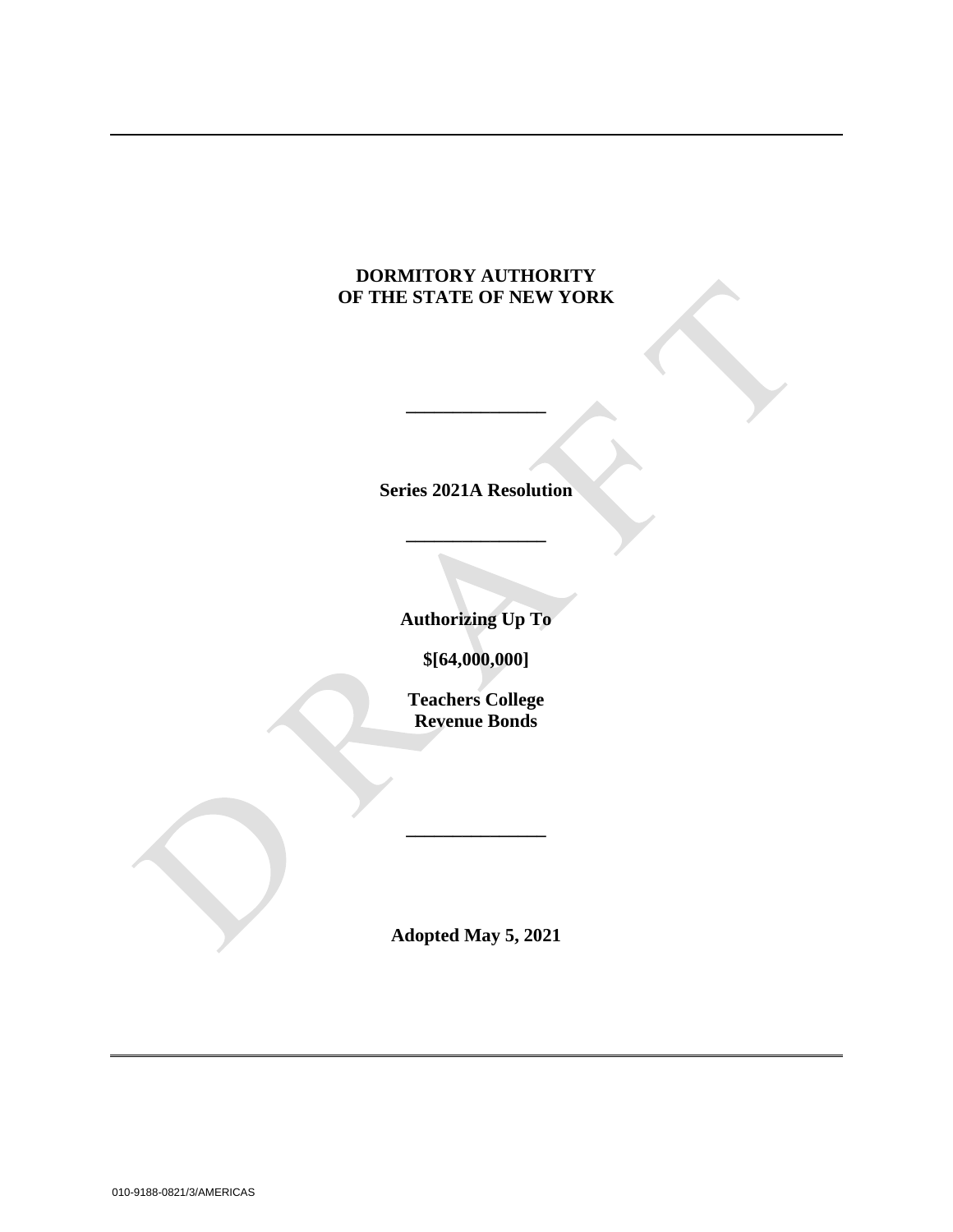#### **SERIES 2021A RESOLUTION**

#### **AUTHORIZING UP TO**

#### **\$[64,000,000]**

### **TEACHERS COLLEGE REVENUE BONDS**

**BE IT RESOLVED** by The Dormitory Authority of the State of New York, as

follows:

#### **ARTICLE I.**

#### **DEFINITIONS AND STATUTORY AUTHORITY**

**SECTION 1.01 Series Resolution**. This Series 2021A Resolution Authorizing Up To \$[64,000,000] Teachers College Revenue Bonds constitutes a Series Resolution within the meaning of, and is adopted in accordance with Article II of, the resolution adopted by the Authority on December 3, 2008, entitled "Teachers College Revenue Bond Resolution, A Resolution Authorizing The Issuance By The Dormitory Authority Of The State Of New York Of Its Teachers College Revenue Bonds; Providing For The Payment Of The Principal Of And Interest On Such Bonds; And Providing For The Rights Of The Holders Thereof," and referred to herein as the "Resolution" **provided, however**, in no event shall Bonds be issued in an amount in excess of \$[64,000,000] pursuant to this Series 2021A Resolution and the Additional Series Resolution.

**SECTION 1.02 Definitions**. All terms which are defined in Section 1.01 of the Resolution shall have the same meanings, respectively, in this Series 2021A Resolution as such terms are given in said Section 1.01 of the Resolution. In addition, as used in this Series 2021A Resolution, unless the context shall otherwise require, the following terms shall have the following respective meanings:

"**Additional Series Resolution**" means the Series 2021B Resolution Authorizing Up To \$[64,000,000] Teachers College Revenue Bonds.

"**Authorized Bonds**" means the Bonds authorized by Article II of this Series 2021A Resolution.

**"Construction Fund"** means the fund so designated, established and created pursuant to Section 3.01 hereof.

**"Cost of Issuance Account"** means the account within the Construction Fund so designated, established and created pursuant to Section 3.01 hereof.

**"Debt Service Fund"** means the fund so designated, established and created pursuant to Section 3.01 hereof.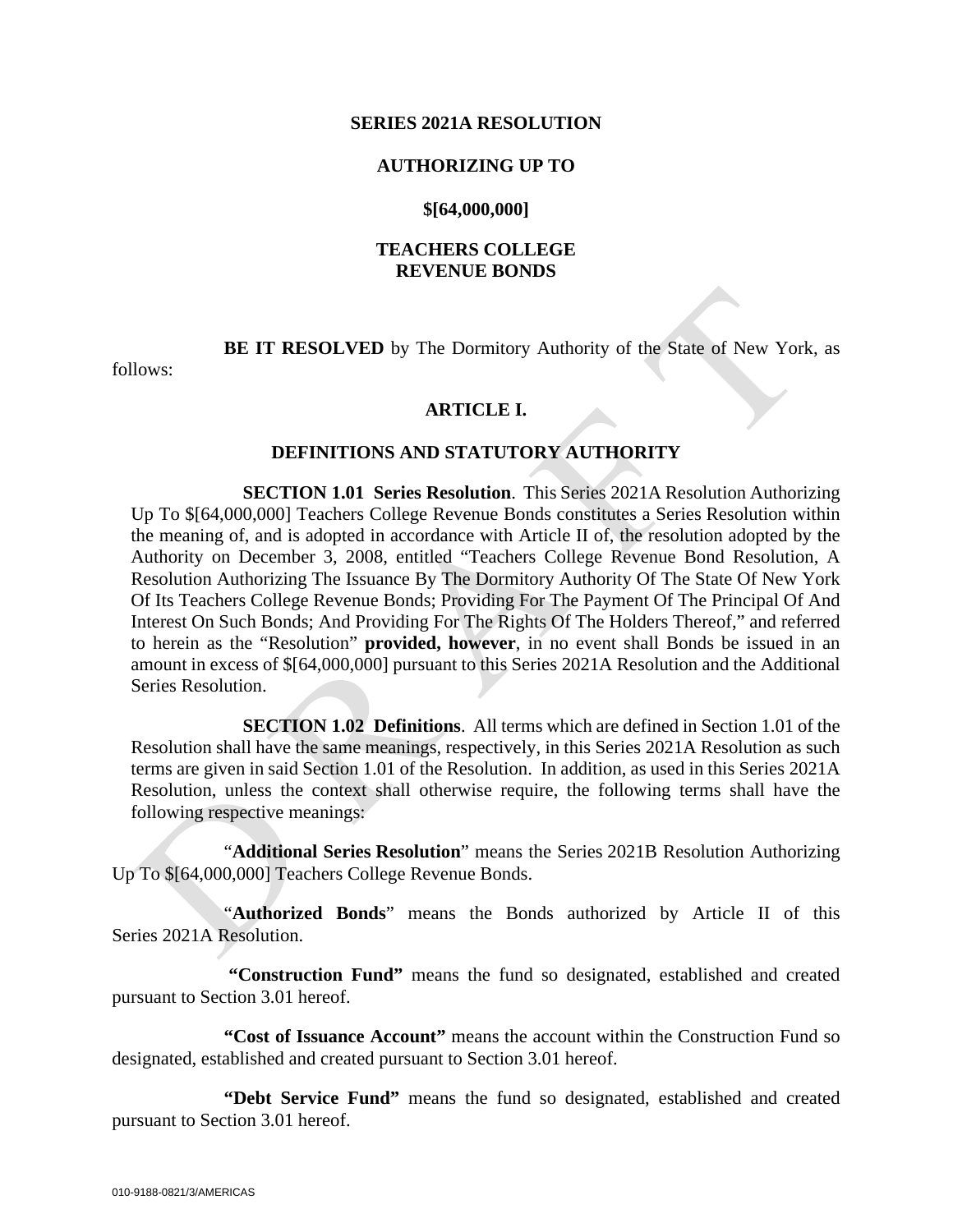**"Loan Agreement"** means the Loan Agreement by and between the Authority and the College, to be dated as of the date of adoption of this Series 2021A Resolution and entered into in connection with the issuance of the Authorized Bonds.

"**Project**" has the meaning given such term in the Loan Agreement.

**"Refunded Bonds"** means, collectively, all or a portion of the Authority's Teachers College Revenue Bonds, Series 2012A and Teachers College Revenue Bonds, Series 2012B as determined by an Authorized Officer of the Authority pursuant to Section 2.03 hereof.

**"Refunding Account"** means the account within the Construction Fund so designated, established and created pursuant to Section 3.01 hereof.

"**Series 2021A Resolution**" means this Series 2021A Resolution Authorizing Up To \$[64,000,000] Teachers College Revenue Bonds adopted May 5, 2021.

"**Tax-Exempt Bonds**" means Authorized Bonds the interest on which is intended to be excluded from gross income for purposes of federal income taxation.

"**Taxable Bonds**" means Authorized Bonds the interest on which is intended to be included in gross income for purposes of federal income taxation.

**SECTION 1.03 Authority for the Series Resolution**. This Series 2021A Resolution is adopted pursuant to the provisions of the Act and the Resolution.

# **ARTICLE II.**

# **AUTHORIZATION, TERMS AND ISSUANCE**

**SECTION 2.01 Authorization, Principal Amount and Series Designation**. There is hereby authorized to be issued a Series of Bonds entitled to the benefit, protection and security of the Resolution in an aggregate principal amount not to exceed  $\{(64,000,000)\}$ , **provided, however**, in no event shall Bonds be issued in an amount in excess of \$[64,000,000] pursuant to this Series 2021A Resolution and the Additional Series Resolution. Such Series of Bonds shall be designated as and shall be distinguished from the Bonds of all other Series by the title "Teachers College Revenue Bonds," followed by the year of issuance and such letter(s) or number(s), if any, as may be determined by an Authorized Officer of the Authority, pursuant to and subject to the terms, conditions and limitations established in the Resolution and this Series 2021A Resolution.

**SECTION 2.02 Purposes**. The Authorized Bonds are authorized hereby to be issued for the purpose of (i) paying the Costs of the Project, (ii) refunding all or a portion of the Refunded Bonds, and (iii) paying the Costs of Issuance of the Authorized Bonds.

**SECTION 2.03 Delegation of Authority.** There is hereby delegated to any Authorized Officer of the Authority, subject to the limitations contained herein and in the Resolution, the power with respect to the Authorized Bonds to determine and carry out the following: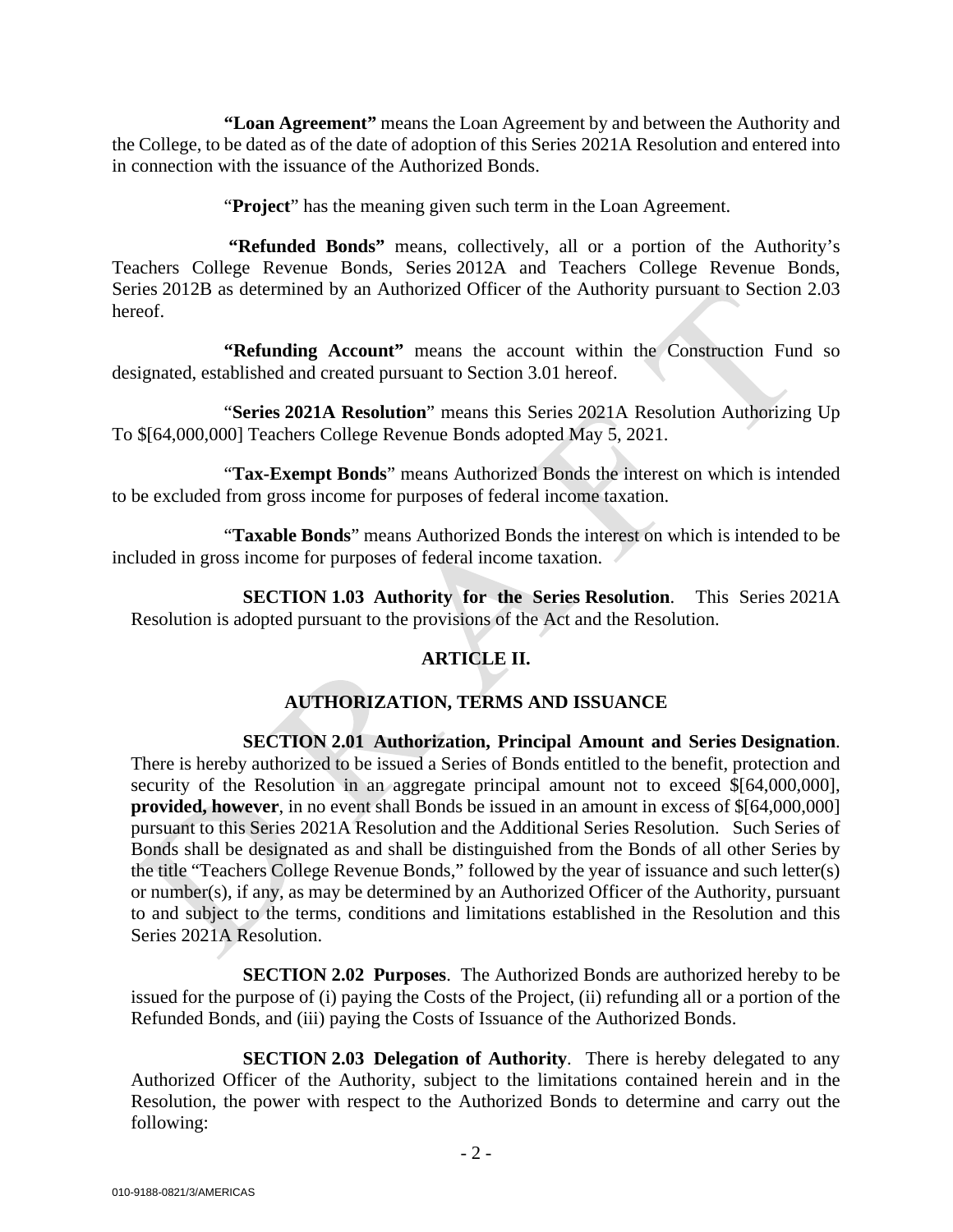(a) The sale of the Authorized Bonds at a public sale, *provided* that [in the case of a private sale the purchase price paid by the purchasers thereof shall not be less than ninety-five percent (95%) of the principal amount of the Authorized Bonds so sold]; the approval of the terms of and publication of an official statement, offering memorandum or circular, or other offering document prepared in connection with the issuance and sale of the Authorized Bonds; and the publication of a notice of sale or execution of a contract or contracts of purchase at public sale on behalf of the Authority;

(b) Subject to the limitation set forth in Section 2.01 hereof, the principal amount of Authorized Bonds to be issued;

(c) The date or dates, maturity date or dates and principal amount of each maturity of the Authorized Bonds, the amount and date of each Sinking Fund Installment, if any, and which Authorized Bonds are Serial Bonds or Term Bonds, if any; *provided, however*, that no Authorized Bond shall mature later than 30 years from the July 1 next succeeding its date of initial issuance;

(d) The interest rate or rates of the Authorized Bonds, or, with respect to any Authorized Bond that is a Variable Interest Rate Bond, the manner of determining the interest rate or rates thereon (including any rate-setting mechanics relating thereto), the date from which interest on the Authorized Bonds shall accrue and the first interest payment date therefor; *provided, however*, that the true interest cost (as determined by an Authorized Officer of the Authority, which determination shall be conclusive) on the Authorized Bonds shall not exceed seven and one-half percent (7 ½%) per annum if issued as Tax-Exempt Bonds and 10% if issued as Taxable Bonds, and the initial rate of interest on any Authorized Bond that is a Variable Interest Rate Bond shall not exceed 7½% if issued as Tax-Exempt Bonds and 10% if issued as Taxable Bonds;

(e) The denomination or denominations of and the manner of numbering and lettering of the Authorized Bonds;

(f) The Trustee for the Authorized Bonds;

 $(g)$  Subject to the provisions of Section 3.01 of the Resolution, the place or places of payment of the principal, Sinking Fund Installments, if any, Redemption Price of and interest on the Authorized Bonds;

(h) If the Authorized Bonds are to be subject to purchase by or at the direction of the College, provisions for the purchase of such Authorized Bonds, including the purchase price or purchase prices and the terms upon which the Authorized Bonds may be purchased;

(i) The Redemption Price or Redemption Prices, if any, and, subject to Article IV of the Resolution, the redemption terms, if any, for the Authorized Bonds; *provided, however*, that the Redemption Price of any Authorized Bonds subject to redemption at the election of the Authority may be equal to a percentage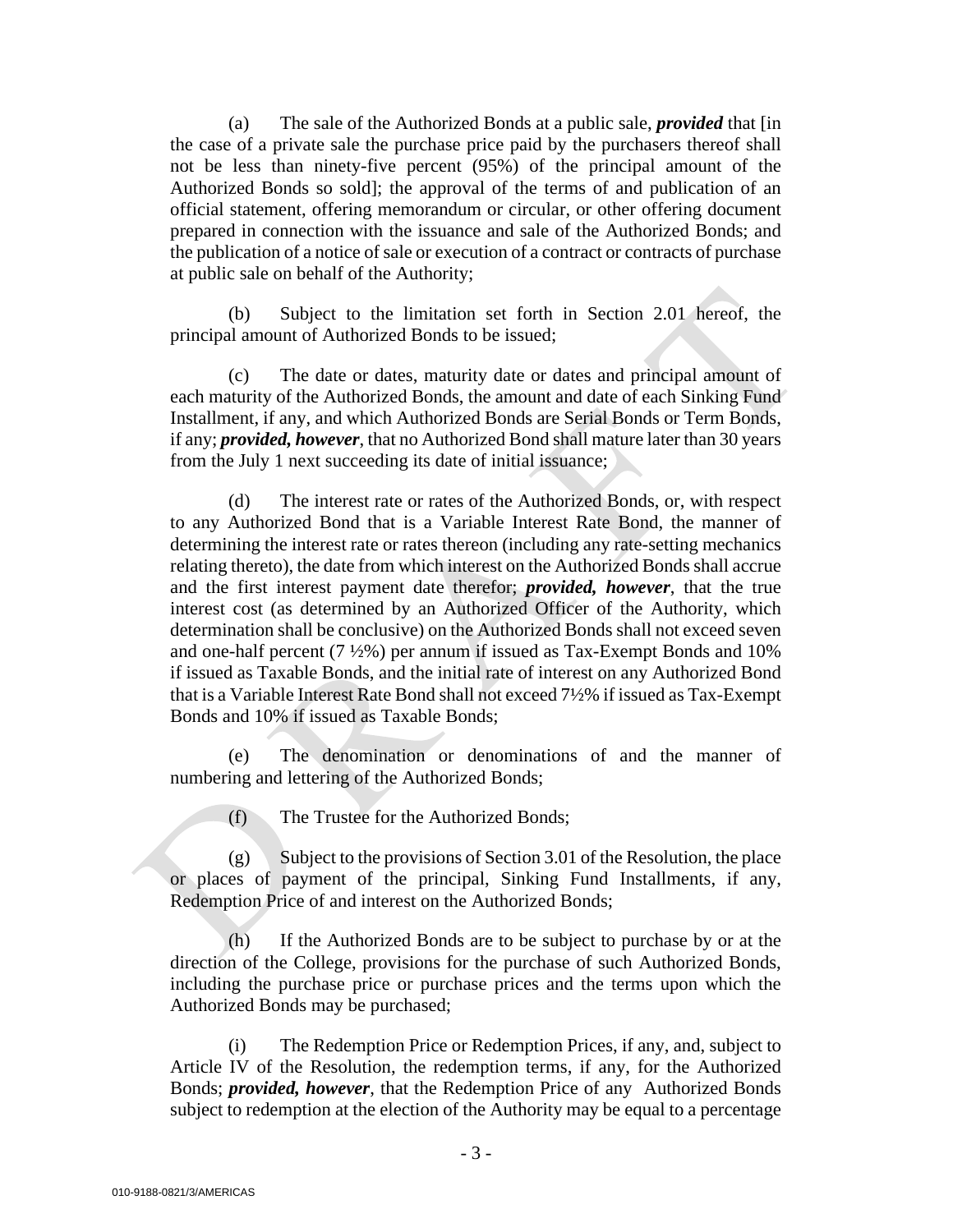of the principal amount of the Authorized Bonds to be redeemed, plus accrued interest to the redemption date, and may alternatively be determined by a formula which is intended to "make whole" the holders of such Authorized Bonds:

(j) The Authorized Bonds which are Book Entry Obligations, if any, and the Depository therefor;

(k) Provisions for the sale or exchange of the Authorized Bonds and for the delivery thereof;

(l) The form of the Authorized Bonds, which are hereby authorized to be issued in fully registered form, and the form of the Trustee's certificate of authentication thereon;

(m) Directions for the application of the proceeds of the Authorized Bonds;

(n) The series, maturity and specific principal amount of the bonds that constitute the Refunded Bonds; and

(o) Any other provisions deemed advisable by an Authorized Officer of the Authority, not in conflict with the provisions hereof or of the Resolution.

Such Authorized Officer shall execute one or more Bond Series Certificates evidencing determinations or other actions taken pursuant to the authority granted herein or in the Resolution, and any such Bond Series Certificate shall be conclusive evidence of the action or determination of such Authorized Officer as to the matters stated therein.

# **ARTICLE III.**

# **FUNDS AND ACCOUNTS; PLEDGE**

#### **SECTION 3.01 Establishment of Funds and Accounts**.

(a) The following funds are hereby established and shall be held and maintained by the Trustee:

Construction Fund:

Refunding Account; and Cost of Issuance Account; and

Debt Service Fund.

(b) In addition to the funds and accounts established hereby, the Authority may for purposes of internal accounting establish such other funds and accounts as the Authority or the Trustee deems proper or desirable. All money and investments thereof at any time deposited in any fund or account created hereby shall be held in trust solely for the benefit of the Holders of the Authorized Bonds [and any Bonds issued pursuant to the Additional Series Resolution].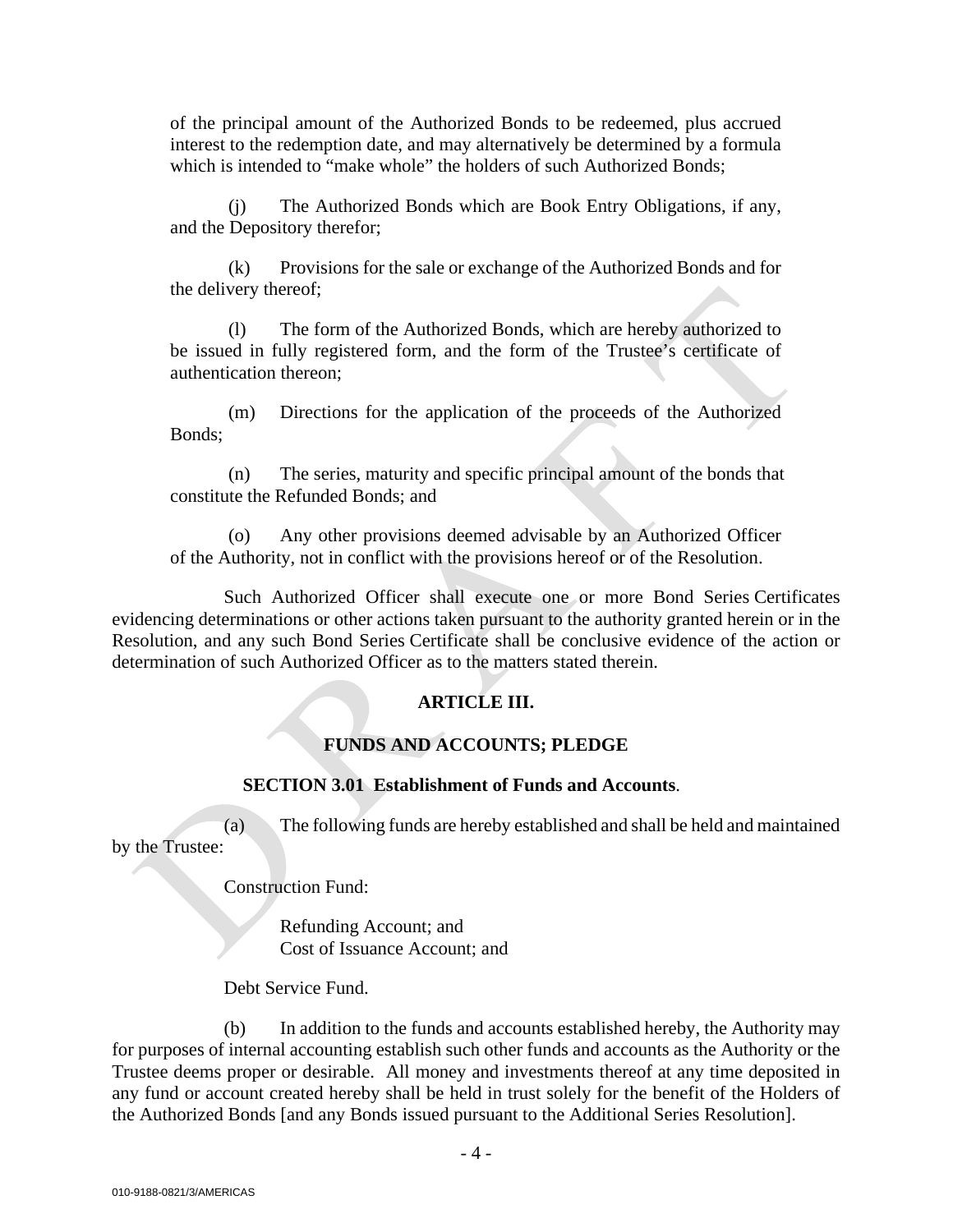**SECTION 3.02 Pledge**. The proceeds from the sale of the Authorized Bonds, the Revenues and all of the funds and accounts established hereby except as otherwise provided herein are hereby pledged and assigned to the Trustee as security for the payment of the principal and Redemption Price of and interest on the Authorized Bonds; and no Holder of Bonds of any other Series shall have any right thereto or interest therein. The money at any time on deposit in such funds and accounts may be disbursed, allocated and applied solely for the uses and purposes provided in the Resolution and herein.

The pledge made hereby is valid, binding and perfected from the time when the pledge attaches and the funds and accounts created hereby or pursuant hereto, and the money at any time deposited therein shall immediately be subject to the lien of such pledge without any physical delivery thereof or further act, and the lien of such pledge shall be valid, binding and perfected as against all parties having claims of any kind in tort, contract or otherwise against the Authority irrespective of whether such parties have notice thereof. No instrument by which such pledge is created nor any financing statement need be recorded or filed. The Authorized Bonds shall be special obligations of the Authority payable solely from and secured by a pledge of the proceeds from the sale of the Authorized Bonds, the Revenues and all funds and accounts established by or pursuant to this Series 2021A Resolution which are pledged hereby.

**SECTION 3.03 Construction Fund.** As soon as practicable after the delivery of the Authorized Bonds, the Trustee shall deposit in the respective accounts within the Construction Fund the amount required to be deposited therein in accordance with the written direction of the Authority. The disbursement and investment of money in the Construction Fund shall be in accordance with the provisions of the Resolution applicable to Construction Funds; *except* that money in the Refunding Account shall be applied to pay or provide for the payment of the Refunded Bonds in accordance with the written direction of the Authority.

**SECTION 3.04 Debt Service Fund**. The deposit of money to and disbursement and investment of money in the Debt Service Fund shall be in accordance with the provisions of the Resolution applicable to Debt Service Funds.

## **ARTICLE IV.**

## **EXECUTION AND AUTHENTICATION**

**SECTION 4.01 Execution and Authentication**. Pursuant to the provisions of Section 3.04 of the Resolution, the Chair or other Authorized Officer of the Authority is hereby authorized and directed to execute by manual or facsimile signature the Authorized Bonds in the name of the Authority and the corporate seal (or a facsimile thereof) shall be thereunto affixed, imprinted, engraved or otherwise reproduced thereon. The Secretary, an Assistant Secretary or other Authorized Officer of the Authority is hereby authorized and directed to attest by manual or facsimile signature the execution of the Authorized Bonds.

The Trustee is hereby authorized to authenticate by manual or facsimile signature the Authorized Bonds, and deliver the same to or upon the order of the Authority, in such amounts and at such times as the Trustee shall be directed in writing by an Authorized Officer of the Authority.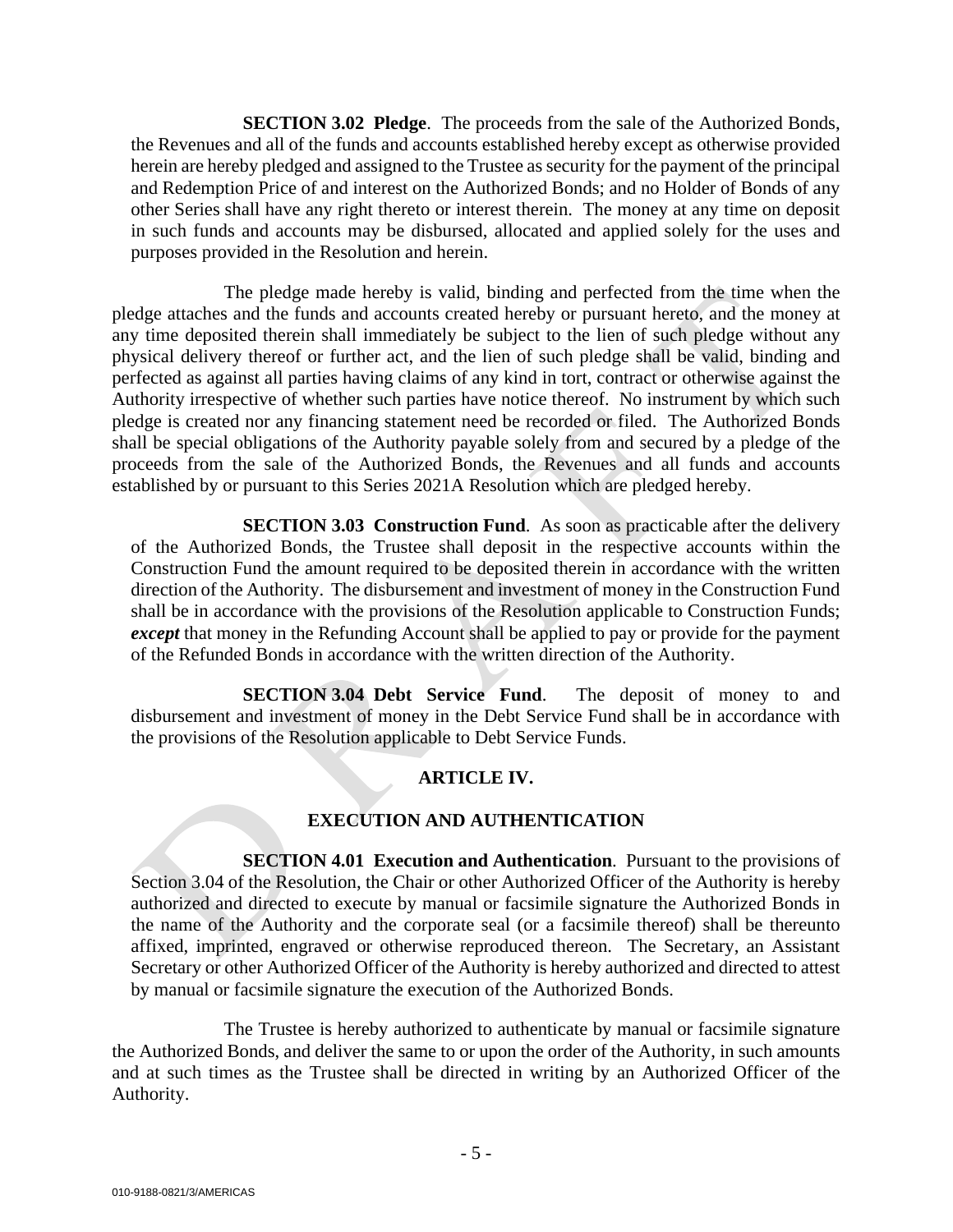**SECTION 4.02 No Recourse**. No recourse shall be had for the payment of the principal, Sinking Fund Installments or Redemption Price of or interest on the Authorized Bonds or for any claim based thereon, on the Resolution or on the Series 2021A Resolution against any member, officer or employee of the Authority or any person executing the Authorized Bonds and neither the members of the Authority nor any other person executing the Authorized Bonds of the Authority shall be subject to any personal liability or accountability by reason of the issuance thereof, all such liability being expressly waived and released by every Holder of an Authorized Bond by the acceptance thereof.

## **ARTICLE V.**

### **APPLICATION OF PROCEEDS**

**SECTION 5.01 Application of Proceeds and Deposit of Money**. On the date of delivery of the Authorized Bonds the Trustee shall deposit the proceeds of the Authorized Bonds in accordance with the written instructions of an Authorized Officer of the Authority.

## **ARTICLE VI.**

## **SPECIAL COVENANTS**

**SECTION 6.01 Tax Exemption; Rebates**. In order to maintain the exclusion from gross income for purposes of federal income taxation of interest on the Bonds, that are issued as Tax Exempt Bonds (the "Tax-Exempt Authorized Bonds"), the Authority shall comply with the provisions of the Code applicable to the Tax-Exempt Authorized Bonds, including without limitation the provisions of the Code relating to the computation of the yield on investments of the "gross proceeds" of the Tax-Exempt Authorized Bonds, as such term is defined in the Code, reporting of the earnings on such gross proceeds and rebates of earnings on such gross proceeds to the Department of the Treasury of the United States of America. In furtherance of the foregoing, the Authority shall comply with the provisions of the Tax Certificate executed by the Authority in connection with the Tax-Exempt Authorized Bonds.

The Authority shall not take any action or fail to take any action which would cause the Tax-Exempt Authorized Bonds to be "arbitrage bonds" within the meaning of Section 148(a) of the Code; nor shall any part of the proceeds of the Tax-Exempt Authorized Bonds or any other funds of the Authority be used directly or indirectly to acquire any securities or obligations the acquisition of which would cause any Authorized Bond to be an "arbitrage bond" within the meaning of Section 148(a) of the Code.

The Authority shall make any and all payments required to be made to the United States Department of the Treasury in connection with the Tax-Exempt Authorized Bonds pursuant to Section 148(f) of the Code from amounts on deposit in the Arbitrage Rebate Fund and available therefor.

**SECTION 6.02 Survival of Covenant**. The obligation of the Authority to comply with the provisions of Section 6.01 hereof with respect to the rebate to the Department of the Treasury of the United States of America relating to the Tax-Exempt Authorized Bonds shall remain in full force and effect so long as the Authority shall be required by the Code to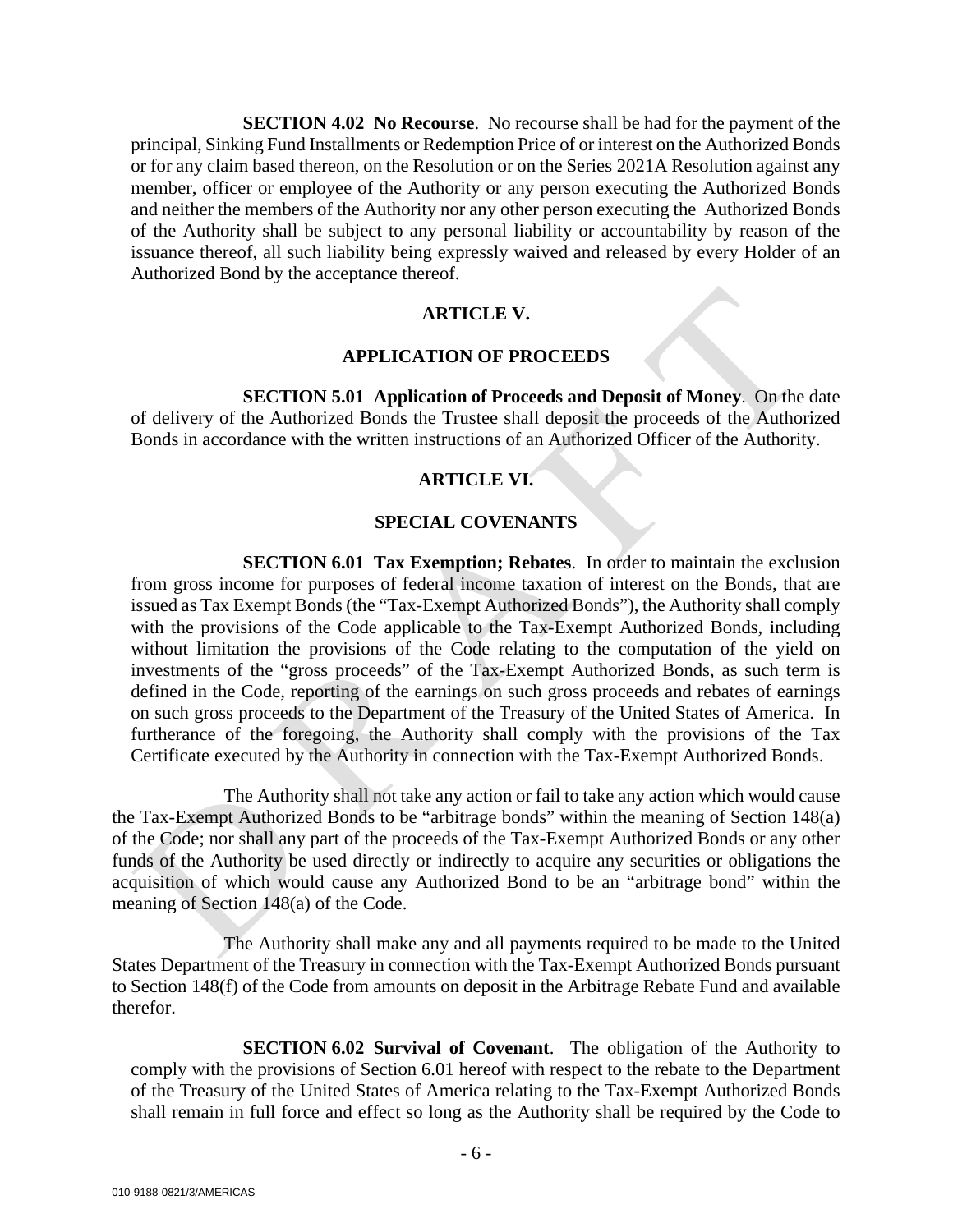rebate such earnings on the gross proceeds of the Tax-Exempt Authorized Bonds notwithstanding that the Tax-Exempt Authorized Bonds are no longer Outstanding.

#### **ARTICLE VII.**

#### **APPROVAL OF FORM AND AUTHORIZATION OF DOCUMENTS**

**SECTION 7.01 Loan Agreement.** Any Authorized Officer of the Authority is hereby authorized and directed to execute and deliver a Loan Agreement in such form and containing such terms and conditions as may be approved by said Authorized Officer, said execution being conclusive evidence of such approval.

**SECTION 7.02 Purchase Contract**. Any Authorized Officer of the Authority is hereby authorized and directed to determine the terms and purchase price of the Authorized Bonds within the limitations set forth in this Series 2021A Resolution and to execute and deliver one or more purchase contracts in such form and containing such terms and conditions as may be approved by said Authorized Officer, said execution being conclusive evidence of such approval.

**SECTION 7.03 Preliminary Official Statement**. The distribution in connection with the sale of the Authorized Bonds of one or more Preliminary Official Statements in such form as the Authorized Officer distributing the same shall approve, said distribution being conclusive evidence of such approval, is hereby authorized.

**SECTION 7.04 Delivery of Official Statement**. Any Authorized Officer of the Authority is also authorized to execute and deliver, on behalf of the Authority, one or more final Official Statements relating to the Authorized Bonds to be dated as of the date of the sale of the Authorized Bonds with such changes, insertions and omissions to the Preliminary Official Statement as said Authorized Officer deems advisable, and any amendments or supplements thereto which may be necessary or desirable. After execution, any Authorized Officer of the Authority is hereby authorized to deliver to the purchasers of the Authorized Bonds an executed copy or copies of such Official Statement and any amendments or supplements thereto.

**SECTION 7.05 Execution and Delivery of Documents**. Any Authorized Officer of the Authority is hereby authorized and directed to execute and deliver any and all documents and instruments necessary or desirable in connection with the sale and issuance of the Authorized Bonds and the refunding of the Refunded Bonds, and to do and cause to be done any and all acts and things necessary or proper for carrying out the transactions contemplated by this Series 2021A Resolution.

## **ARTICLE VIII.**

## **MISCELLANEOUS**

**SECTION 8.01 Amendments and Supplements**. The Trustee shall cause a copy of any supplemental resolution approved and delivered or any amendment to the Loan Agreement executed and delivered to be mailed to any rating agency rating the Authorized Bonds.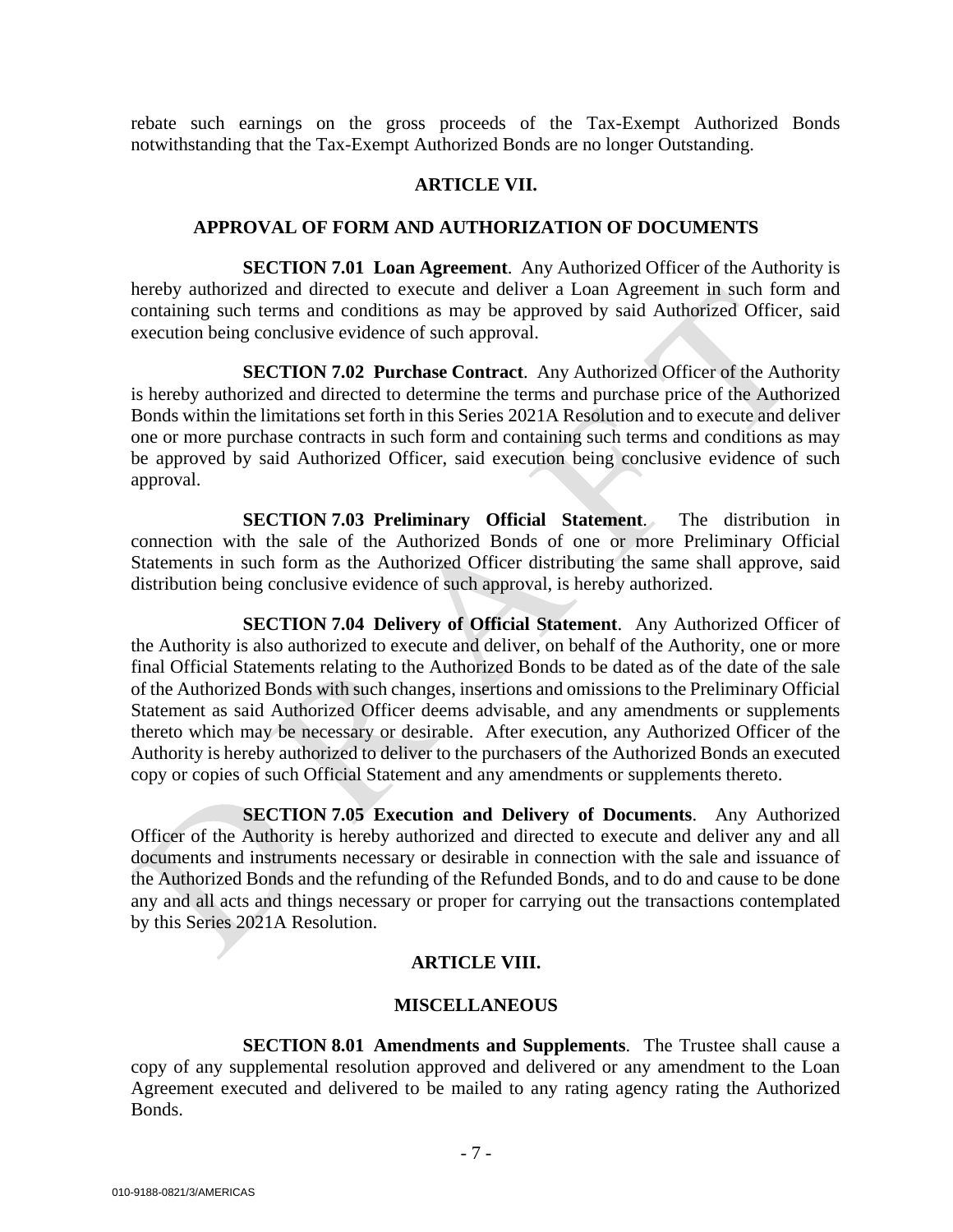**SECTION 8.02 When Effective**. This Series 2021A Resolution shall become effective immediately upon its adoption